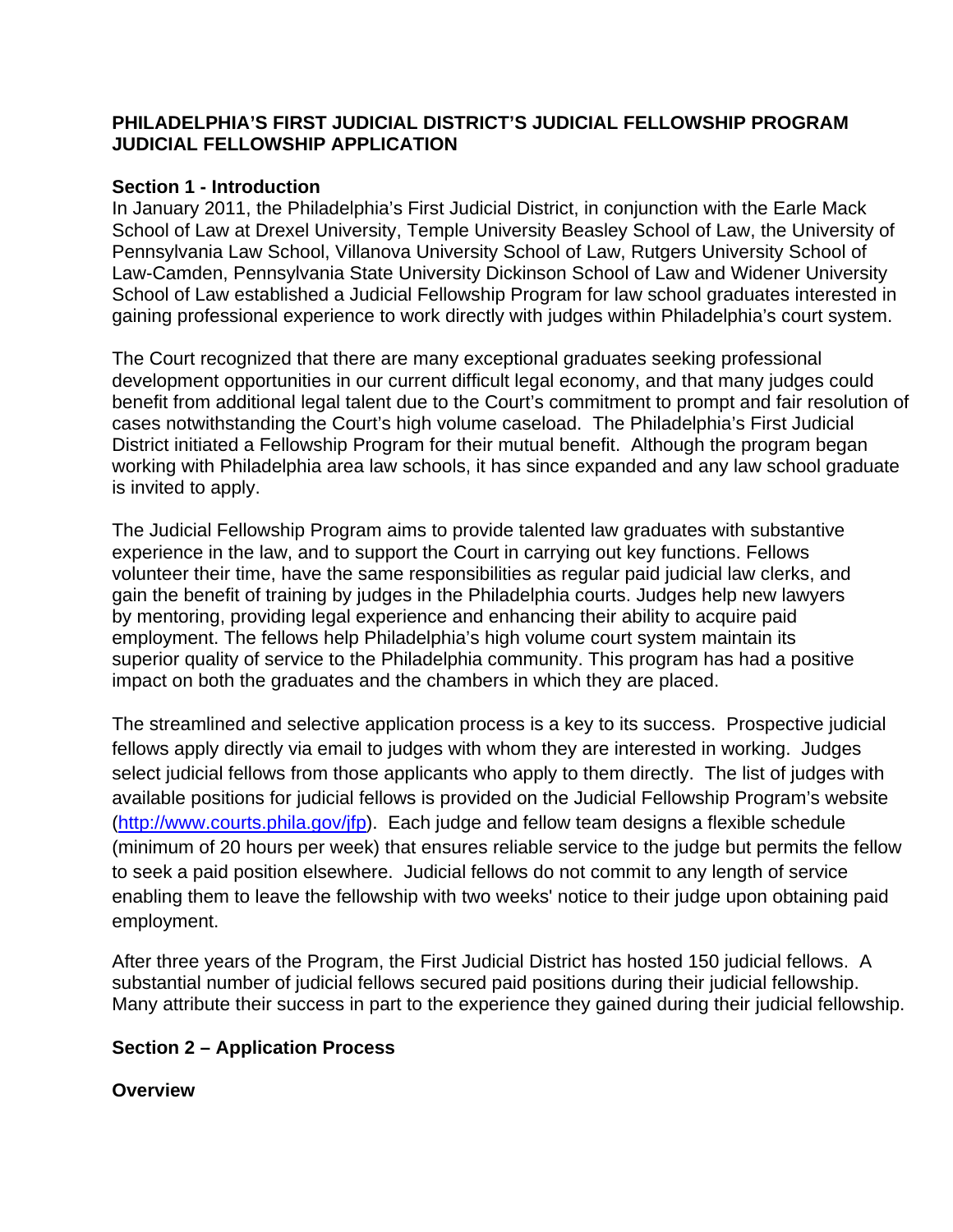Prospective judicial fellows apply and interview directly with those judges listed on the Judicial Fellowship website as interested in hosting a judicial fellow.

Judicial fellowships may be awarded to *Juris Doctor* graduates of any accredited law school who:

- 1. Are applying within the first two years of graduation; and
- 2. Submit a complete application, via email.
	- Fellows will work a minimum of 20 hrs per week.
	- All fellowships are unpaid.
	- Fellows do not need to be barred in Pennsylvania or any other state.

### **Application Procedure**

Law graduates seeking a judicial fellowship should follow the following steps:

1. Make sure you read the attached Expectations of Judicial Fellowship Program which emphasizes that Judicial Fellows are expected to treat the judicial fellowship and their accompanying responsibilities just as they would a paid legal position.

2. Select judges to whom you wish to apply from the list of judges posted.

3. Email the following documents to the judges' listed contact person with the subject caption designated as "Judicial Fellowship Application":

- a. Completed application (available from the form section of this website)
- b. Cover letter
- c. Resume
- d. Writing sample
- e. Law school transcript (unofficial transcript is acceptable)

f. A list of three (3) references (one of which shall be a law school professor). The individual judges participating in the Fellowship Program may request additional information and/or documents from the applicant if they determine that the information is needed to evaluate the application.

4. Judges interested in interviewing applicants will contact them directly and arrange for interviews. Selection of judicial fellows is done solely by individual judges.

## **Section 3 – Acceptance of a fellowship**

Once applicants have accepted a fellowship, they shall:

1. Contact individual judges to withdraw any outstanding fellowship applications;

- 2. Notify their respective career offices;
- 3. Contact Administrator of the Judicial Fellowship Program, Gail Dargan, at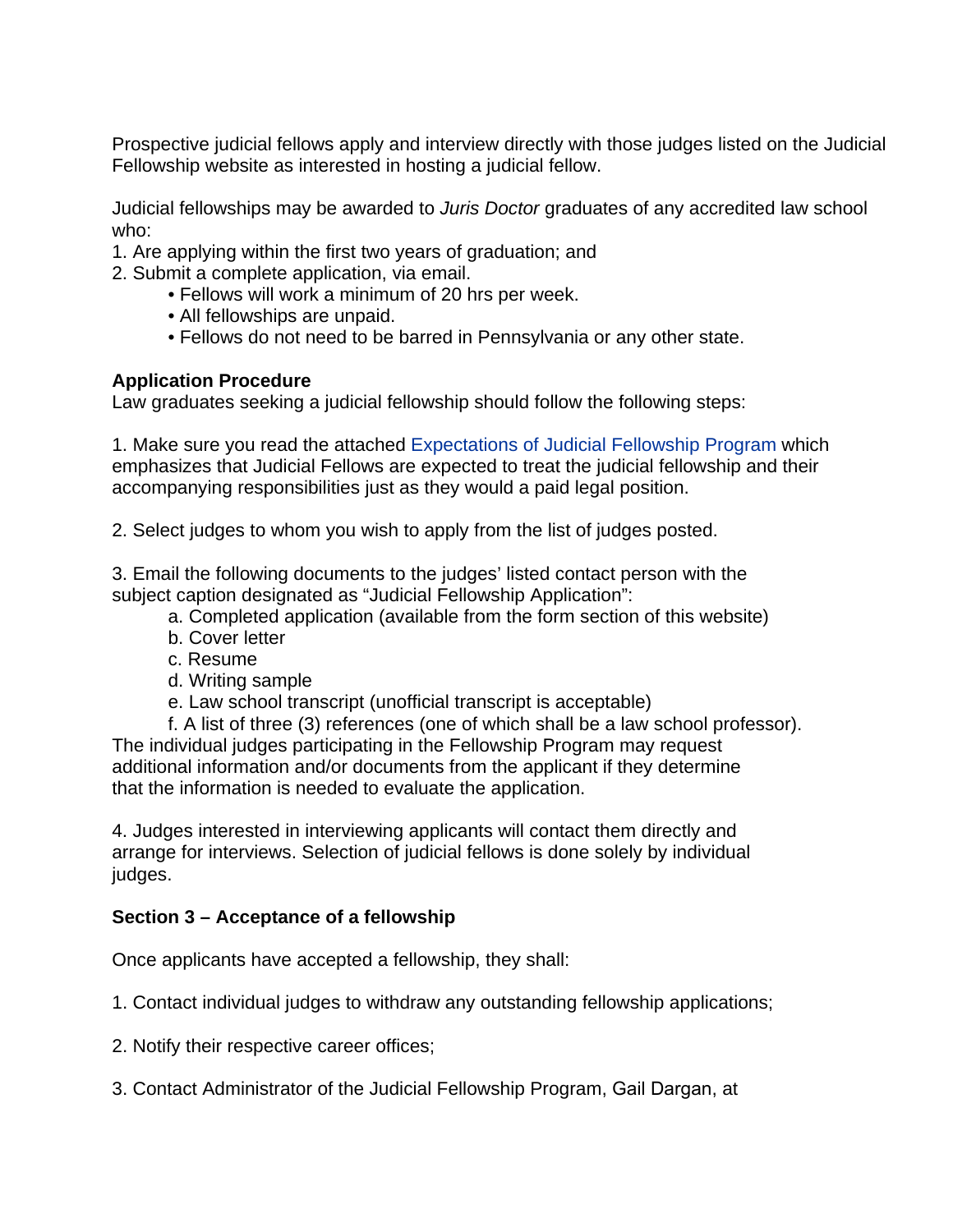Gail.Dargan@courts.phila.gov to notify the Court of their decision acceptance of a fellowship.

4. Complete necessary paperwork with the Court's Human Resource Department including a FJD Application Form (located in forms section of the First Judicial District's website) and email it to Ms. Dargan in order to be processed through the FJD's Human Resource Department. Ms. Dargan will arrange for the required criminal background check, get WESTLAW access and get the fellow listed on the judicial fellows list serv.

5. It is imperative that the Court have judicial fellows' current email addresses for the judicial fellow list serv. Judicial fellows are included in the Court's educational programs for judicial clerks (many of which qualify for CLE credit at a nominal cost). The email list will also be used to notify judicial fellows of job or networking opportunities.

### **Section 4 - Termination of the Fellowship**

If an active fellow is offered and accepts a paid position during a fellowship, the fellow must provide the judge and their law school a minimum of two weeks notice before leaving the fellowship placement and transitioning into the new position and complete any pending assignments. Complete Judicial Evaluation Form which is included in the forms section of this website and email to Ms. Dargan (Gail.Dargan@courts.phila.gov.)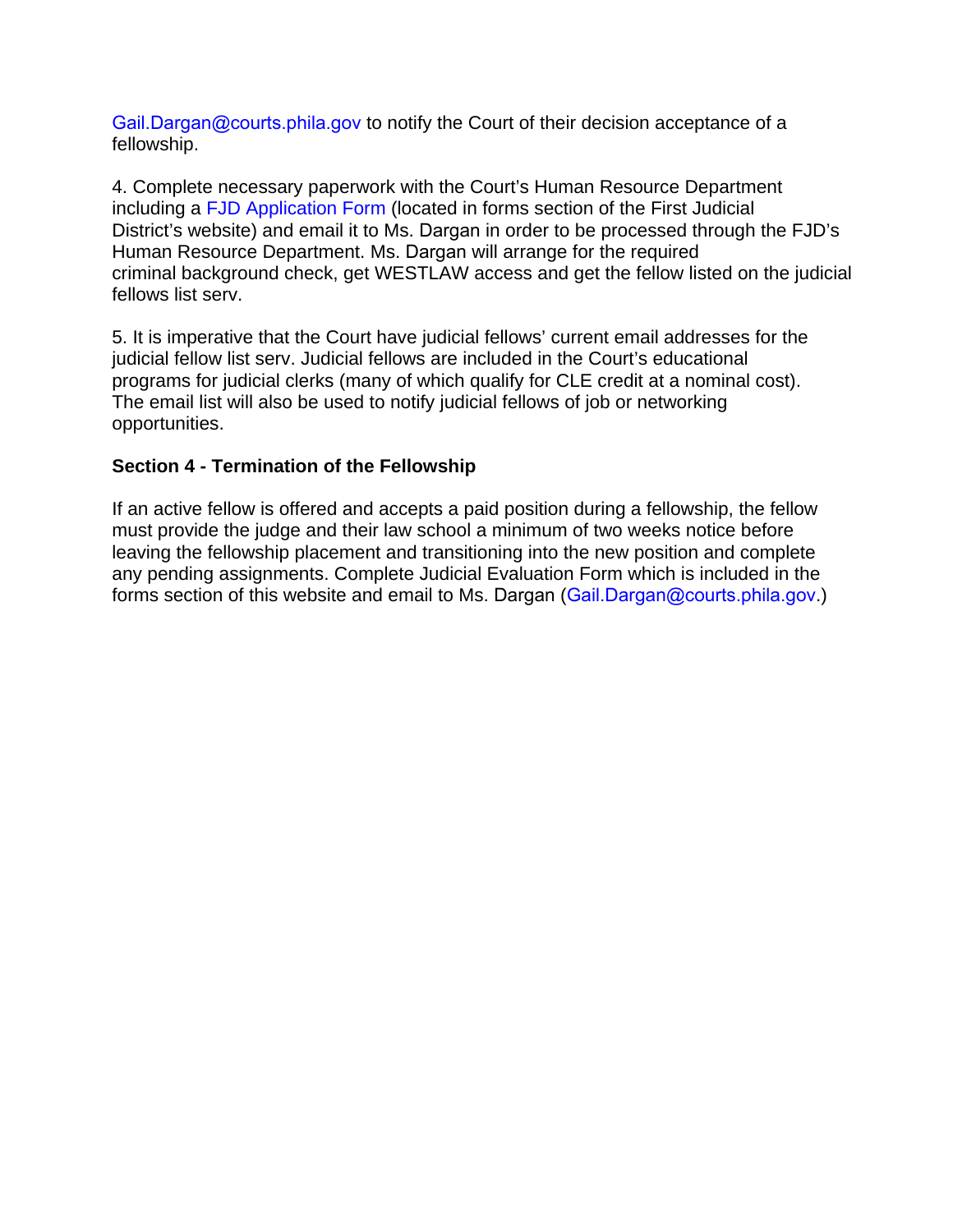# **PHILADELPHIA'S FIRST JUDICIAL DISTRICT'S JUDICIAL FELLOWSHIP PROGRAM**

## **JUDICIAL FELLOWSHIP APPLICATION**

| <b>PREFIX:</b>                             |  |
|--------------------------------------------|--|
| <b>FIRST NAME:</b>                         |  |
| <b>MIDDLE INITIAL:</b>                     |  |
| <b>LAST NAME:</b>                          |  |
|                                            |  |
| <b>ADDRESS:</b>                            |  |
| <b>CITY &amp; STATE:</b>                   |  |
| ZIP:                                       |  |
| <b>TELEPHONE NUMBER:</b>                   |  |
| <b>EMAIL:</b>                              |  |
| <b>GRADUATION DATE:</b>                    |  |
| <b>BAR ADMISSIONS (IF APPLICABLE):</b>     |  |
| <b>ATTORNEY ID NUMBER (IF APPLICABLE):</b> |  |
| <b>PRACTICE/SPECIALTY AREAS:</b>           |  |

## **CERTIFICATION**

I hereby certify that all the information contained in this application is true and complete to the best of my knowledge. I confirm that I have read and understood all of the above fellowship guidelines.

| <b>Applicant Signature</b> |  |
|----------------------------|--|
|                            |  |